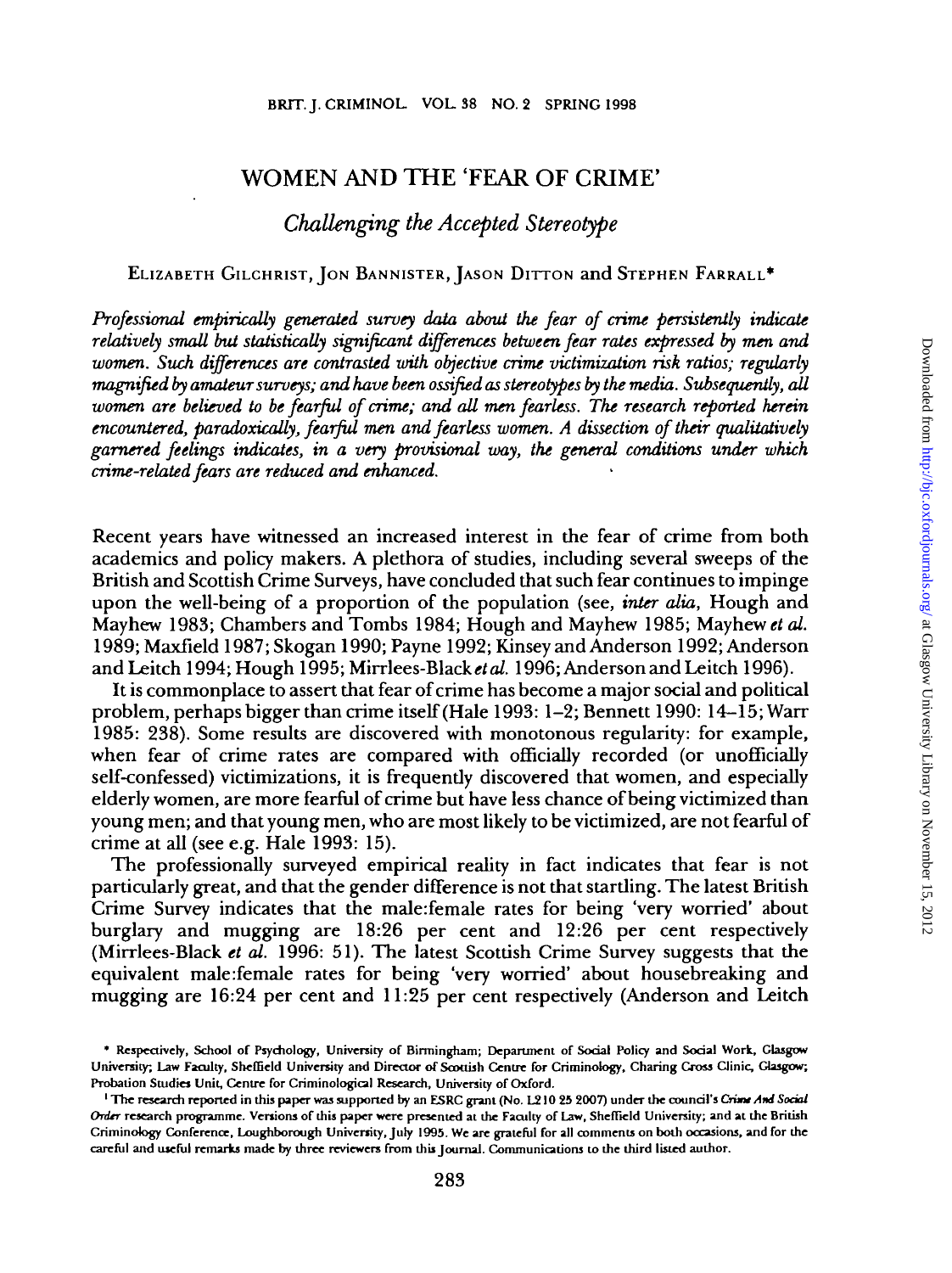1996: Appendix A4.3: 111). Yet, as the authors of the latest British Crime Survey report point out, 'a common media portrayal is of many people living as virtual "prisoners in their home" because of fear of street crime. Figures quoted are usually obtained from surveys with unrepresentative samples and rather loose questions' (Mirrlees-Black *et al.* 1996: 55).

The resulting media privileging of gender as the primary social division (with age as the runner-up) may have begun empirical life as a relative frequency, but has now separated and become ossified as an absolute mediated stereotype. Currently, all women are reported to restrict their lives due to the perceived threat of criminal victimization, and they are portrayed as feeling unsafe walking in the street and even whilst at home. Yet, when they are mentioned at all, men are portrayed as less fearful and even offhand about the threat of criminal victimization.

This article tries to rescue women—and men—from the condescension of stereotypography, and by illustrating the very real presence of—contrarily—fearless women and fearful men, attempts to tease out the conditions under which some women avoid fear, and the conditions under which some men are enveloped by it. If, by so doing, we begin to understand why some women are *not* fearful, we might understand why some are; if we start to learn why some men *are* fearful, we might see more dearly why most men are not.

## *The Worried Woman*

The major stereotypical emphasis is on fearful women, and many explanations for their presence have been advanced. It has been suggested that, for example, women have an 'irrational' response to an objectively lower crime threat, that women are more vulnerable to attack than men are, that women are less able to defend themselves and less able to cope with victimization (Riger *et al.* 1978: 277, 278, 282). Susan Smith has suggested that women's responsibility for and thus concern about their children fuels their fear of crime (Smith 1989: 62). Alternatively, it has been suggested that women have less control over their personal space and over public space than do men and so fear more (Brooks Gardner 1990: 315, 316, 324; Pain 1991: 423; Pain 1993: 62-6), that women do suffer more low level victimization (in the sense that they suffer routine sexual harassment) which would explain higher fear levels (Stanko 1990), that women fear sexual assault and rape which is not generally a threat for men (Riger *et al.* 1978: 278; Warr 1985: 248), and unusual and serious crimes, which are rare and which often involve female victims are over-reported and exaggerated in the media (Ditton and Duffy 1982; Winkel and Vrij 1990: 264).

Some have argued that women are socialized into fear of public space, a fear of strangers and a fear of men, and they are also socialized into a dependence on known men (brothers, fathers, partners) and also socialized into a position of responsibility for offences against them as a form of 'contributory negligence' (Burt and Estep 1981; Sacco 1990: 500-1). More recently Warr has suggested that females may report exaggerated fears of some offences such as burglary as they assume that this will be a precursor to more serious assaults, such as rape (Warr 1984).

Many of the early assertions regarding women's seemingly unjustifiably high fear of crime have been challenged by feminist and realist researchers. It has been suggested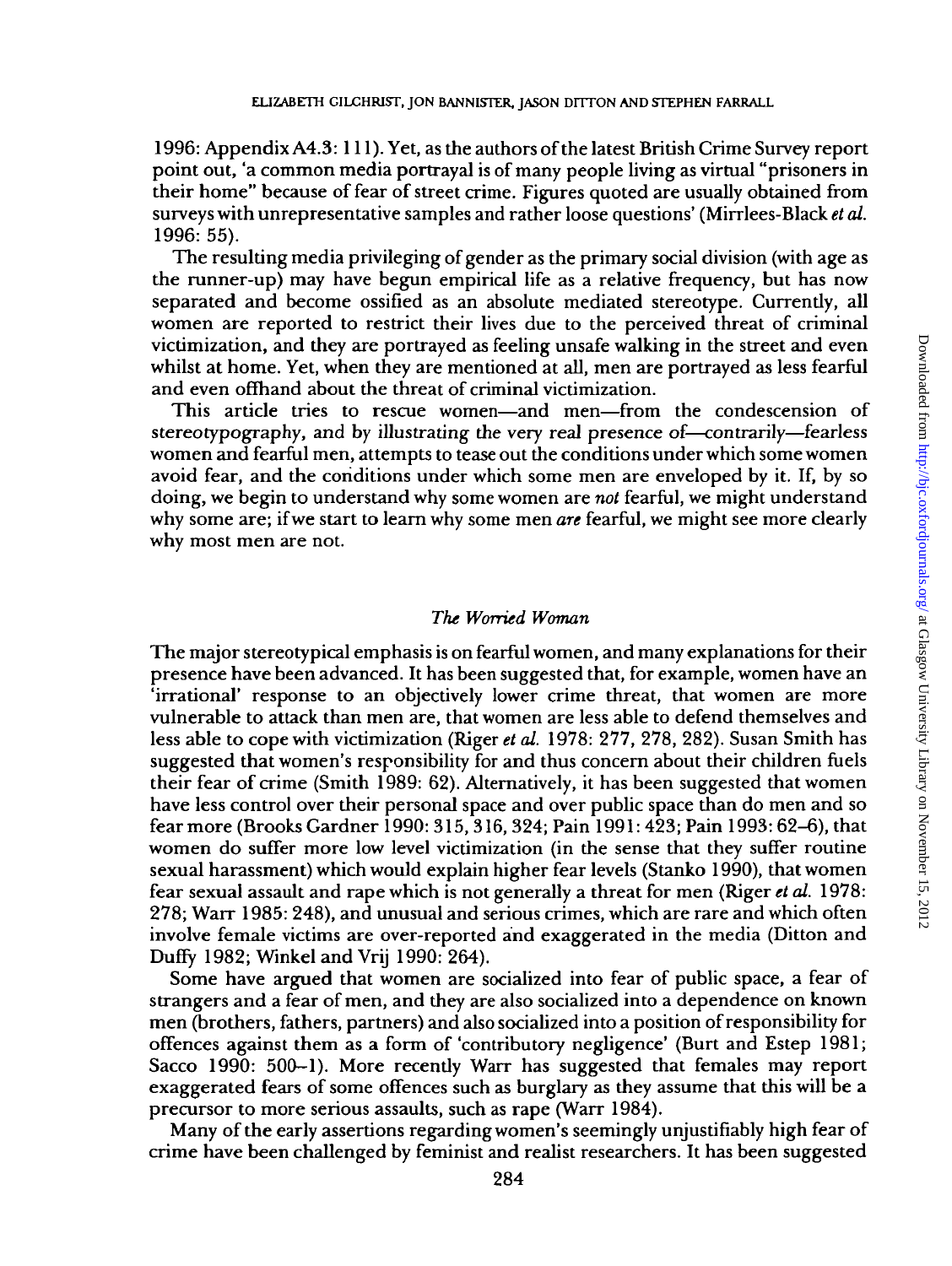that women are *not* hysterically overreacting to a 'non-existent' threat when they report high levels of fear of crime. Rather, they are responding *sensibly* to the reality of their everyday lives (Hale 1993: 15-17). Feminist writers have suggested that women routinely face the threat of physical and sexual violence, on the street, at work and at home (Junger 1987: 382; Stanko 1990: 176). It has been suggested that the majority of women suffer regular low level victimization from men, in the form of sexist and sexual comments, and innuendo and unnecessary minor physical violations, and that their high fear levels merely reflect this reality (Junger 1987: 360, 381). Others have suggested that the treatment of female victims of violence (which focuses blame on the *female* victim) and the advice given to women as to how to avoid victimization (which focuses prevention of victimization on women's behaviour and the manner in which women present themselves in public) reinforces the fear of attack (Stanko 1990: 179-82).

Whilst this body of work has developed a challenge to the assumed irrationality of the hysterically fearful female, it has not questioned the underlying stereotypes that women are fearful and men are not. An exception is the work of Newburn and Stanko who directly challenge this assumption of homogeneity within gender groups. They write that 'the realists continue to talk of men and women as if they (too) were largely homogenous categories .. . such assumptions about social cohesion are perhaps overly optimistic' (Newburn and Stanko 1994: 159), and later 'the underlying philosophy [of realist victimology] that "crime is a problem for the working-class, ethnic minorities, for all the most vulnerable members of capitalist societies"—is too simplistic to allow for a properly realistic understanding of the scope of victimization' (Young, quoted in Newburn and Stanko 1994: 159).

Newburn and Stanko further argue that 'little is known about men's experience of victimization' and state that 'in the study of the fear of crime, of which gender is the most significant feature, there is considerable discussion of the disparity between women's and men's reported levels of fear. In much of the literature it is seemingly quite unproblematically assumed that men are reticent to disclose vulnerability' (p. 160).

Conversely, they claim that 'a proportion of men are significantly affected by crime' and 'the effects of violent crime are severe for a high proportion of men as well as women', and King adds that there are 'striking similarities between the reactions of male victims and those reported for women who have been sexually assaulted' (King 1992: 10). Research carried out by Stanko and Hobdell, which used qualitative interviews to explore the relationship between victimization, masculinity and the process of coping with victimization, indicated that in their study of male victims of assault, many 'reported fear, phobias, disruption to sleep and social patterns, hypervigilance, aggressiveness, personality change and a considerably heightened sense of vulnerability'; reactions which share some features with the reactions of female victims (Stanko and Hobdell 1993).

Yet others suggest that while there are similarities in men's and women's reactions to certain crimes, this is not necessarily true of worry about crime and this is not constant across all types of offence. For example, Pain suggests that 'whereas men and women worry equally about property crime, women are far more worried than men about personal crime' (Pain 1993: 57; see also MORI 1994). Equally, it is beginning to become apparent that men are as fearful, if not slightly more so, of car crime than are women (Mirrlees-Black *et al.* 1996:51).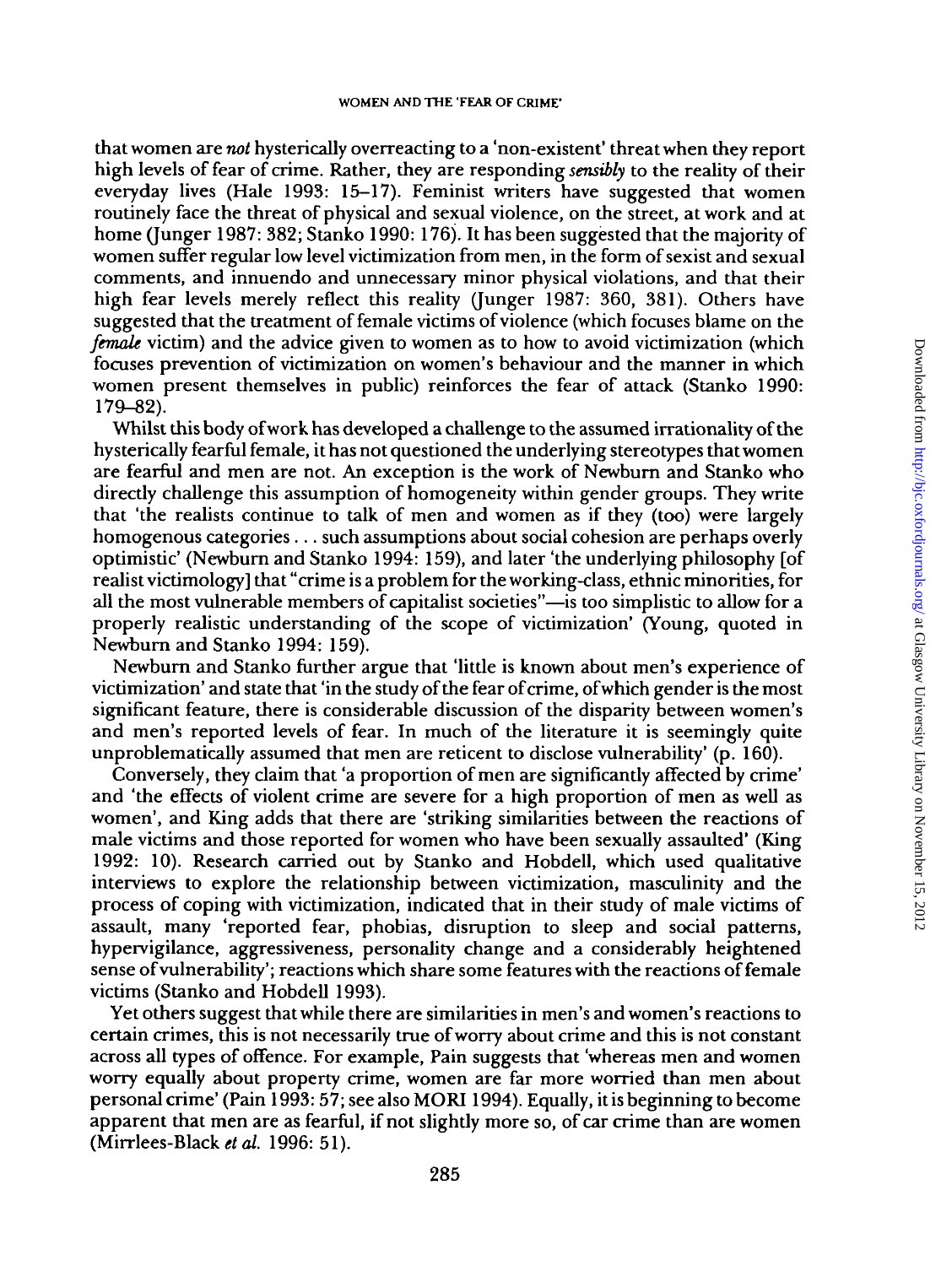We can no longer assume that men and women are different yet internally homogenous groups. As Stanko and Hobdell (1990) conclude: 'No longer is it appropriate to dismiss men as "naturally" reticent'. Similarly it is inappropriate to portray women as irrationally fearful.

## *Methods*

The data come from 64 qualitative interviews with (equal numbers of) men and women in Glasgow. A description of the full methodology can be found in Farrall *et al.* (1997), and thus only a brief summary will be presented here.

Following a short (quantitative) interview with an initial sample of 168 individuals, used to place respondents into one of four categories (produced by two dimensions—fear and risk—described as high or low), 64 selected respondents (16 from each of the four fear/risk groups) were interviewed about their feelings about crime. The 64 were also drawn equally from the four different housing areas (inner city poor, inner city affluent, outlying affluent, and outlying poor) which had been the geographical sampling frame for the initial interviews.

This follow-up was used to explore the ways in which men and women talk about fear, and to elicit further detail about the offences they were asked about during the initial interview, about the area in which they lived, and about their worries or fears more generally.

Responses from the (stereo)typical groups (i.e., high fear women and low fear men) were compared to those given by members of the atypical groups (i.e. high fear men and low fear women). Initially, concentration was on attitudes to four offences: housebreaking, assault, vandalism and car crime. Overall similarities and differences between the gender groups were considered and all responses examined to see whether men talk about crime similarly to each other and differently from women, despite different (quantitatively reported) fear levels; and to see whether all women talk similarly about crime, again despite different fear levels. These concerns were schematically distilled into three questions: one, do men and women talk about fear of crime differently? Two, do men and women give the same weight to the (fear-inducing or fear-reducing) cues to which they refer? Three, is the difference based not on gender, but on fear level?

## *Results*

### *Fearful men and women*

It is immediately noticeable, first, that the fearful (of both genders) cite 'vicarious victimization' (i.e., indirect experience of victimization, from friends, neighbours or the media) as a source of fear, as in this high fear female discussing assault:

Ye see that much on the telly and ye read that much in the paper... this one getting mugged ... and an old man, an old woman, on 80 years an' aw that, even old women at 80 getting raped!... yer reading it constantly noo, it's no' a case... yer reading it once in a while, yer reading it aw the time. Every time ye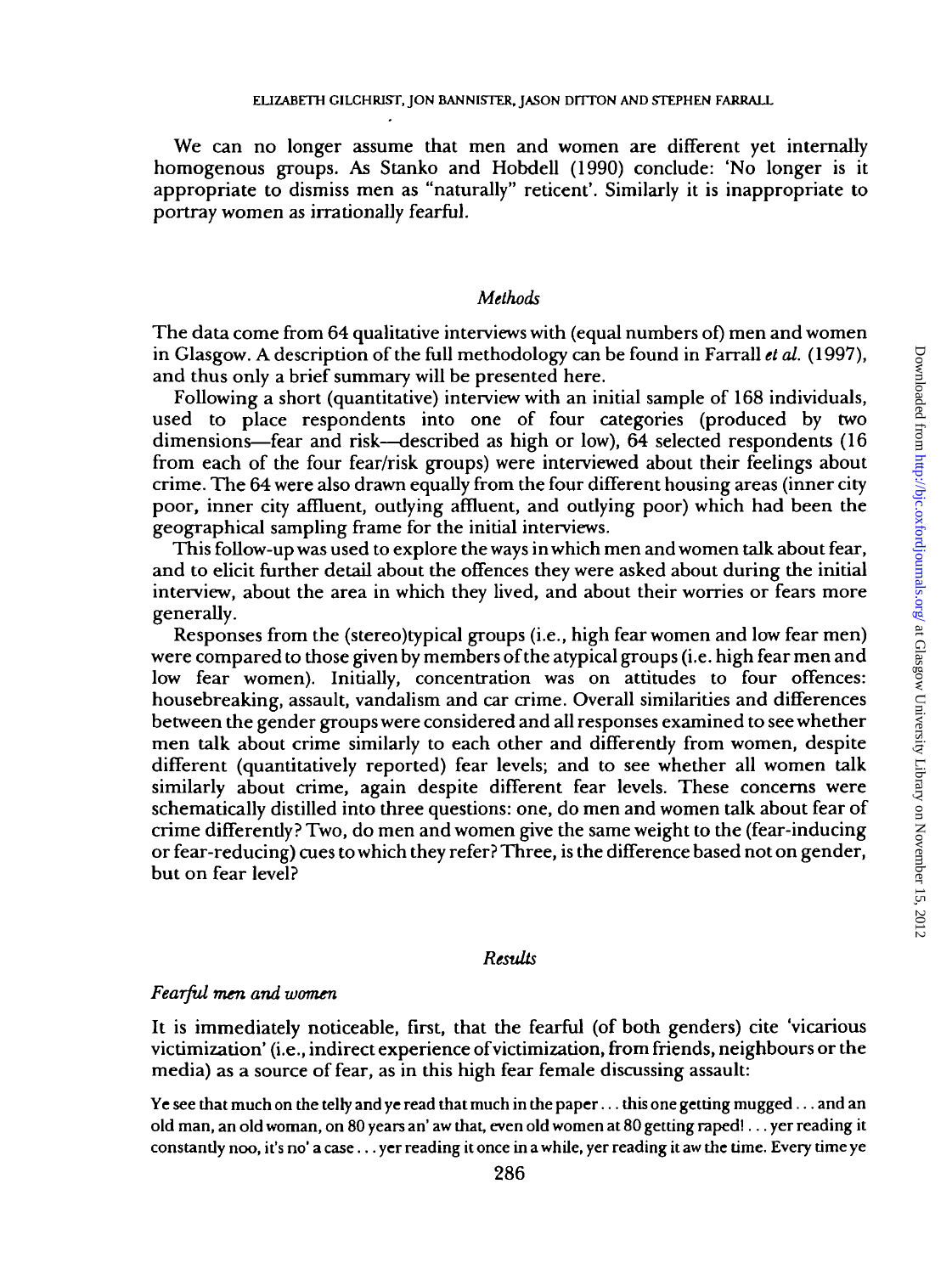#### **WOMEN AND THE 'FEAR OF CRIME'**

lift a paper or pit on the telly, yer hearing something. That's aw... its just kept alive in the brain as far as Fm concerned, (female, 58, inner city poor)

The fearful spoke similarly of housebreaking: 'just there's a lot of break-ins round here', 'you just hear about people getting broken into all the time', and, [you] 'see so much on television' were commonly described media through which fear was delivered, as these female and male respondents illustrate:

You're sort of a bit nervous of answering the door, specially when you see so much and read so much in the papers, (female, 70s, inner city affluent)

Concerning housebreaking . . . when you hear other people, people you meet with friends whose houses have been broken into, that will bring it into your mind, you start thinking about how likely you would be to get broken into, (male, 32, inner city poor)

Secondly, and also distinguishing the fearful from the fearless was apprehension about 'perceptually contemporaneous offences' (Warr, 1984: 699): serious victimizations that might immediately follow minor ones. Direct fear of specific types of assault, for example, sexual assault, was not mentioned, although some did mention the fear of weapons being used in a possible assault as a reason for them to worry. For example, a high fear female said:

The only thing that frightens me .. . and I know I shouldn't say it.. . is someone carrying a blade. If a person's got a knife .. . to me, I diink that really . . . that would put more heart-failure into me than anything, (female, 45, outlying poor)

For the fearful, perceptually contemporaneous offending occurring with a burglary was also a source of fear, and this was so more often for women than men:

It's the thought of them coming into your house while you're in the house worries me much more.. . I mean if they come into the house when I'm not in, that's just too bad nothing I can do about... I still can't do anything if they do come in . . . but it would worry me an awful lot. (female, 75, outlying affluent)

Yet fearful men did mention it:

I think the worst thing... is the mess that they do... but I think it's the disturbance and the feeling that you know your personal things have been interfered with, scrutinized, (male, 69, outlying affluent)

It seemed that men and women had different beliefs about offences which might co-occur: women being more likely to think that a more serious offence, like assault, would happen during a burglary; for men, it was just their routines (or the contents of their houses) that would be left in disarray.

Both men and women did mention the idea of vandalism co-occurring with burglary as a reason for dieir worry about vandalism, as this high fear female explained:

My home, don't let anybody destroy anything inside, but outside no ... I'm worried about inside the house, uh-huh, inside the house yeah. Outside, no. (female, 20s, outlying poor)

Although this was mentioned more by women than men, when it was mentioned by men, it was tempered by the fact that this type of event was seen as very unusual and unlikely, and so not a cause for concern. Consider these two high fear males: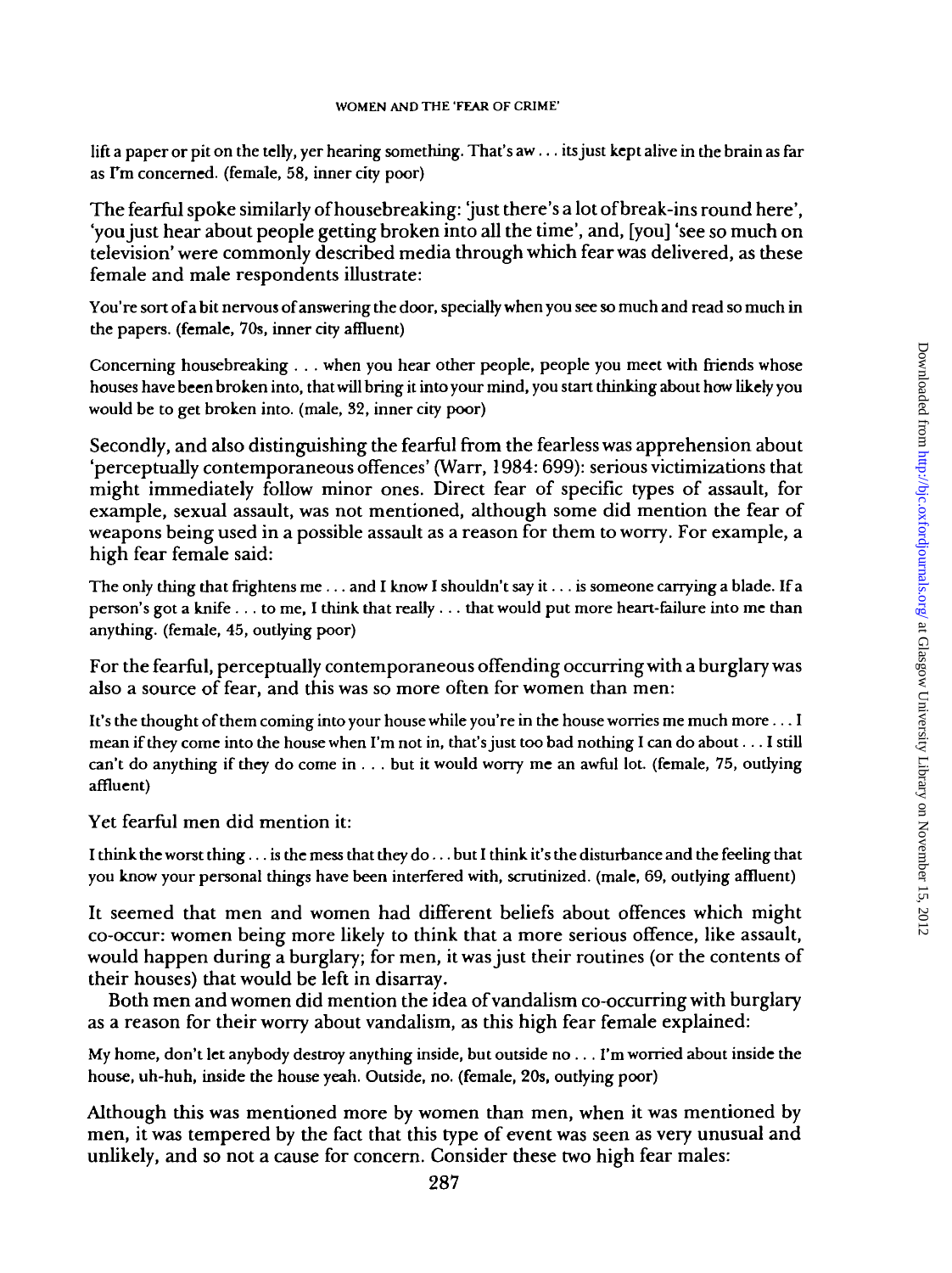I don't know why they'd come up and vandalize it. I could see them coming up here taking something for a purpose, to sell on, but I don't see the point in coming up here to vandalize ... I don't see them coming up here to vandalize, (male, 17, outlying affluent)

The worst thing... is the mess... the type of burglary where they just do sheer vandalism for the sake of doing it, leaving excrement about the place and that sort of thing... although I haven't heard many cases of that lately, (male, 69, outlying affluent)

There were two explanations mentioned only by high fear men. One was the inconvenience and financial loss which would result from vandalism, and which would not by covered by insurance, and the other was they would worry about vandalism if it were 'personal' or meaningful, and perhaps indicative of a threat of violence, as this high fear man illustrated:

The only time ye really worry aboot it is if ye come up yer hoose an' somebody's like scraped it intae yer door or painted it on yer door somethin' like that because then it's maybe somebody, it's maybe somethin' personal an' it's somebody else just comin' tae get back at you or whatever, (male, 17, inner city poor)

A third distinguishing feature of the talk of the fearful was a sense of constant awareness of risk. A number of both men and women mentioned that they were 'aware of, or 'concerned about', assault, rather than being fearful of it (although in the earlier quantitative interview, they had claimed to be 'highly' fearful of it, see Farrall *et al.,* 1997). The comments of one of the high fear males illustrate this point:

It's just the thought of it I'm always conscious of space, as soon as people come very close to me .. . if someone comes up to me, in the street... and they ask for the time, I may go towards my watch, but I'll never look at the watch . . . I'll keep my eye on the person, (male, 64, outlying affluent)

Four, this tended to be intensified (particularly for the fear of assault) 'in particular places' (unfamiliar, dark, quiet) and/or 'at particular times, (after dark, at night even in summer). Both groups also mentioned fear of assault connected to 'specific types of people': strangers, and junkies, but women mentioned more types more often than men, and for them, the list also included: alcoholics, drug dealers, and groups of youths. Comments, firstly from a high fear male and then a high fear female illustrate this point:

I don't sit and worry aboot it, maybe if I'm walking oot the toon  $\dots$  an' that, sometimes ye dae get kind of worried that it's gonnie happen, (male, 17, inner city poor)

As I said, I don't go out late at night because it's more likely to happen then... I suppose 'cause diere's gangs like  $\ldots$  hang about the corners  $\ldots$  I just don't trust anybody that I don't know their face, I just don't. There's too many junkies ... drunks ... goin' about that probably even know me could do the same thing 'cause they don't know what diey're doing, (female, 20s, outlying poor)

Familiarity with an area was often the only thing that reduced fear, but this was more true for men than for women as these two quotes from high fear men show:

Naw [I wouldn't worry about assault] no' in [oudying poor area]. . . maybe I would some other area altogether, I might, you know, that I don't know, (male, 58, outlying poor)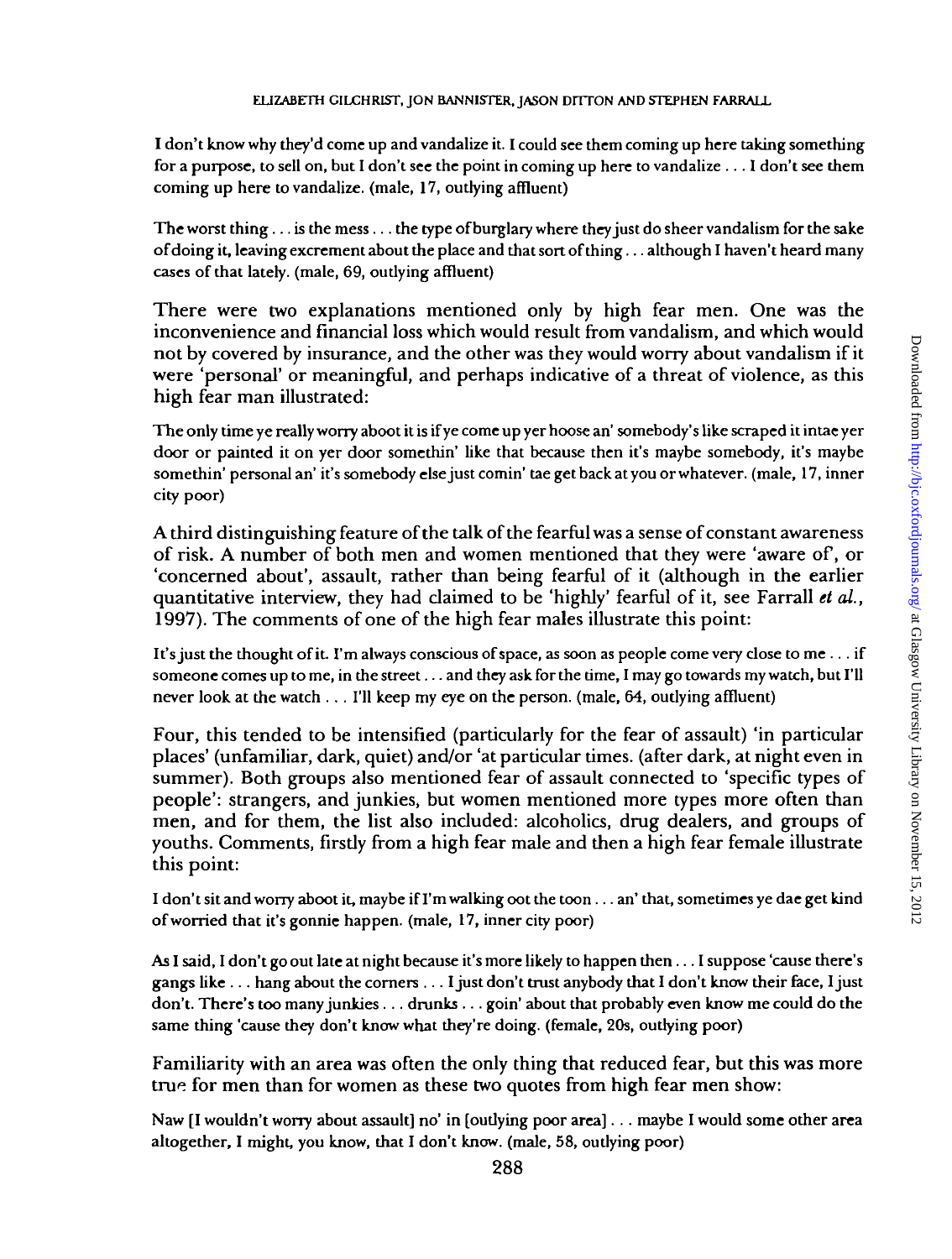[You don't worry about being robbed or assaulted] 'cause you know mostae the people that stay roon here anyway, so you don't really worry aboot it. Just unless it's other people comin in fae different areas, that's the only thing, but doon here I know most of the people, (male, 29, outlying poor)

Feeling personally vulnerable was used to explain worry about assault. More women than men felt this, a point illustrated by this high fear female:

I don't know how I would react, how well I would come off in a situation like diat... see myself as the victim I suppose. I don't know why, it worries .. . as I say, it worries me more 'cause I don't have anybody protecting me or anything protecting me. (female, 30s, inner city affluent)

Lack of domestic rather than personal security also informed worry, and both fearful men and fearful women talked of worrying about burglary if they had to leave their house empty. Good security was a factor which reduced this worry, as was having good neighbours, or a dog. Not perceiving one's house as an attractive target also reduced fear. For one high fear male however, it was the low level of security in his flat which made him fearful:

I worry quite a bit. . . mostly because one thing . . . we're on die ground floor, secondly die window locks in this flat are very old ... for example, our front windows here ... are single glazed original sash windows which are easy to either break or cut out. (male, 26, inner city affluent)

It is these people—the fearful—who like comforting commercial security devices and good neighbours. One of the high fear females worried because she had to leave her flat empty, and because she thought housebreaking was common in her area, but was somewhat reassured by the security devices she had installed and because she perceived that her neighbours would have a deterrent effect on potential housebreakers:

I don't worry about it all the time... see, I've got die wee alarm and diat on my door, but when I go out I've got to check everydiing aboot 20 times... I'm worried 'cause I know diat in die surrounding area you hear diat hooses have been broken intae ... but, I mean, I have to go oot... but I mean I've got good neighbours, diey're aw old people an' diey hardly ever go oot an' diey hear everydiing. (female, 25, oudying poor)

Another of the high fear females did not worry as much as she might have done as she did not believe her house would be a particularly attractive target, and because she had various security devices installed. She explained:

[My husband] spoke to one of his clients who'd been done for burglary, and basically the chap said that unless you know diere's sort of good stuff in the house you know diere's no point [in breaking in], 'specially if you've got a burglar alarm, (female, 30s, inner city, affluent)

A key element of this fourth feature that distinguishes the fearful from the fearless is the over-estimation of risk.

A fifth source of worry for the fearful might be termed 'altruistic' or 'referred' worry (i.e., worry for someone other than oneself). In terms of assault, fearful men worried for women, and fearful women worried for their children. These differences are clear in the following examples, the first is a high fear male and the second a high fear female:

Oh, yeah, I do worry about Jane going out, yeah . . . well because she is my wife basically .. . I mean there's probably just as little chance of her being attacked as me, but the very fact that she's my wife, you know, you do worry about it. (male, 26, inner city affluent)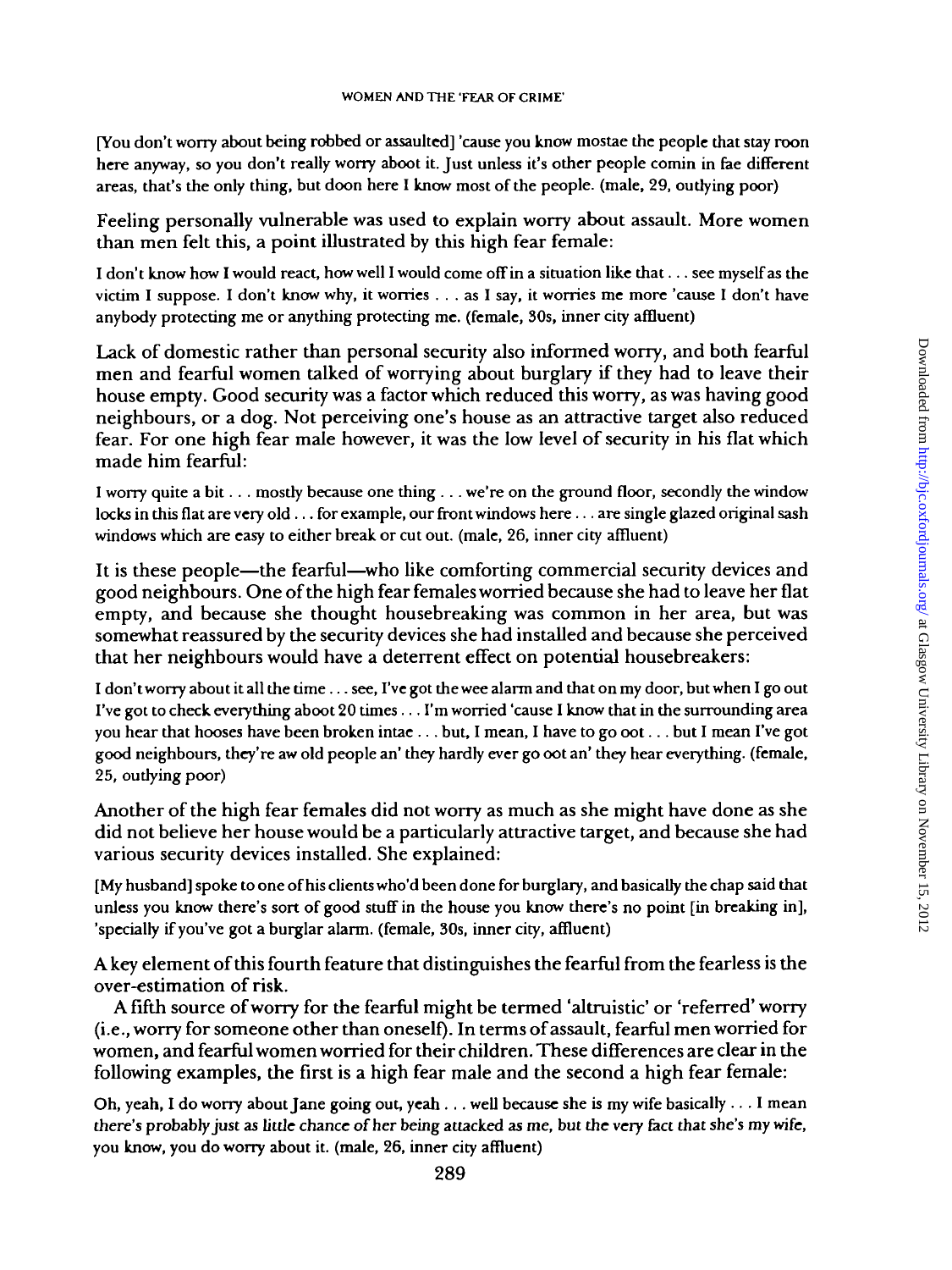I worry about the boys, maybe if they are going to a concert in town or something, you worry about them coming home, there's so much badness now. (female, 58, inner city poor)

Sixth was 'contagious' worry: a factor mentioned only by women and which referred to the effect of other people's worry on their own fear levels. This may be related to vicarious victimization, and lead, in turn, to more precautionary behaviour. A number of women claimed that their partner's worry had increased their worry for themselves. This high fear female illustrates this feeling:

My husband would rather that I drove round there... which is always like a minute [on foot] whereas I would rather walk and there are sort of shortcuts that go from [inner city affluent area] through the flats just down there, I've been kind of warned not to go. (female, 30s, inner city affluent)

Seven, matching their keenness on domestic security precautions, most of the fearful mentioned the various personal precautions that they took. Only men mentioned carrying some sort of weapon to protect themselves, but both men and women did talk about taking other precautions to avoid getting into a situation where they could be assaulted. For example:

I don't carry an alarm but I always have keys in my hand ... and I always tend to ... if there's sort of, like, alleys or dark sort of gateways ... or whatever, I always tend to deliberately either walk on the outside of the pavement or obviously on the road, (female, 30s, inner city affluent)

That's why we always get a taxi know just right down to our house 'cause the hill that goes down to the bottom, straight down into [an outlying poor area], (male, 17, outlying affluent)

Instead ofwalkin' through the park... it's dark an' you're risking your life, you would just take a taxi... whereas we're safer that way, we get the taxi to bring us back. (male, 30s, outlying poor)

These quotes, the first from a high fear female and the second two from high fear males highlight the similarities between the genders. It seemed that, while many of the factors referred to by fearful people are common to men and women, some are used more by men and others more by women. High fear men reported less vulnerability, were less affected by the media and worried altruistically (for women) more than did high fear women. High fear women worried for their children, reported more vulnerability, were more affected by the media, feared a wider group of strangers than did high fear men, and were affected by their partner's fears for them.

## *Fearless men and women*

Fearless men and women also tended to worry about assault in specific places, but from a shorter list of specific groups of people (only strangers, junkies') and at fewer specific times (after dark only). These quotes from a low fear female and low fear male provide examples:

Aw, during the day's awright, I'm no' frightened during the day. Just when it's dark, ye know, I don't mind the summer nights, it's the dark nights yer frightened of . . . ye cannae go aboot worryin' aw the time, (female, 57, inner city poor)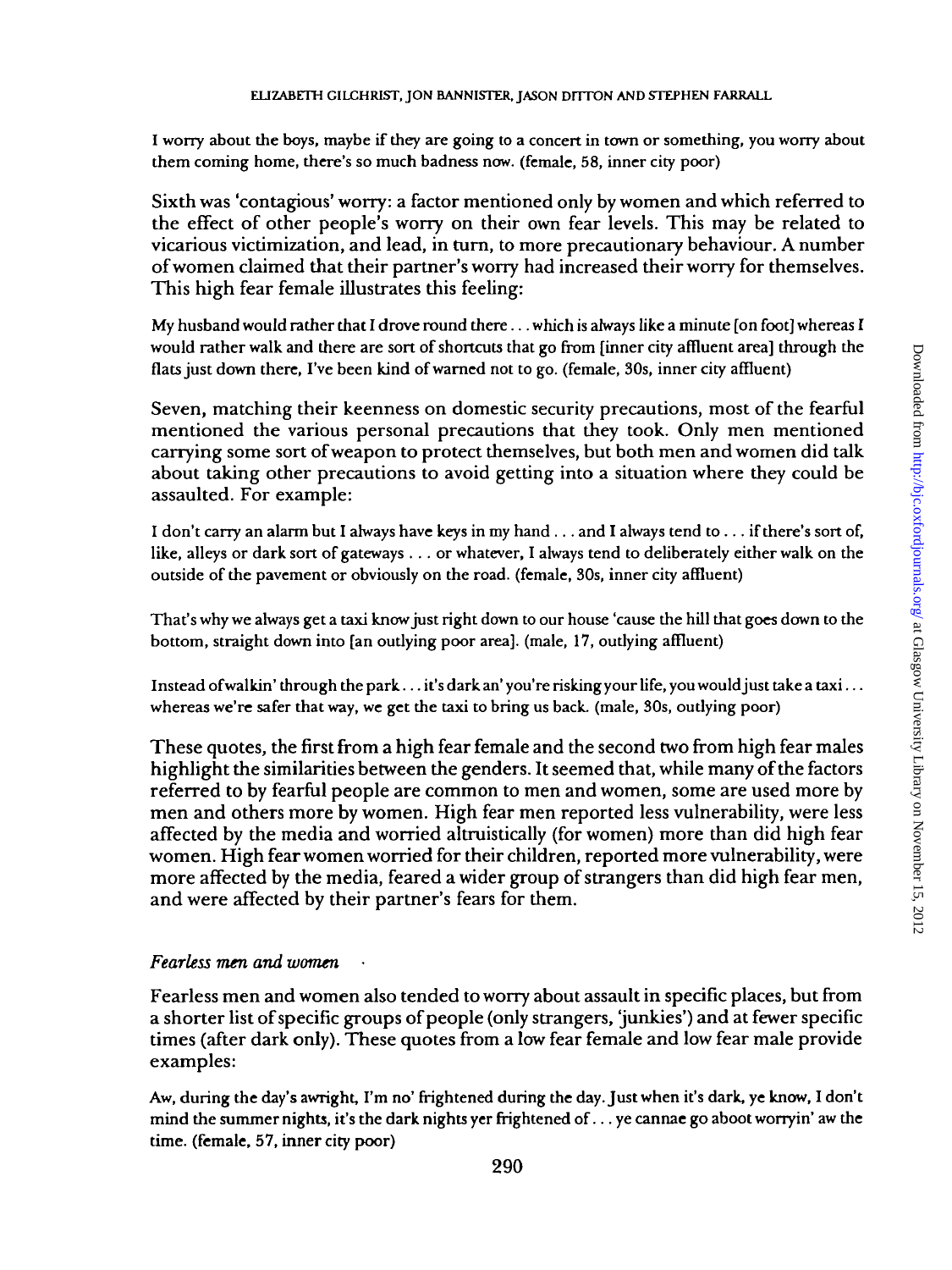I do still get a little nervous if I see more than two people walking towards me, if I don't like the look of them  $\ldots$  usually its people that look as though they are drunk, or they're high on something  $\ldots$  as they're capable of doing anything, (male, 20, outlying poor)

They were also less worried about the areas that they lived in (although often these were the same areas that the fearful worried about). Fearless men and women mentioned familiarity with their area as a factor reducing their worry about assault, as did use of precautions—points illustrated by these two low fear males:

I wouldn't have said I worried about it.. . I've really got to know most of the people around this area and I know them quite well, (male, 20, outlying poor)

As I say if you're wi' somebody an' ye know them, or ye know a coupla guys that drinks in it, ye'd be awright but a total stranger... 'Oh aye! Who's he?'... I never drink up here very often... I've been up here a few year by the way, I know a few people right enough, but I don't have any truck wi' fucking dealers or sniffers... I keep maself tae maself, don't bother wi' nobody, let them get on wi' their life an' I get on wi' mine, (male, 44, outlying poor)

A second distinguishing feature of the fearless (when compared with the fearful) was their relative under-estimation of risk. This seemed to reflect a failure to absorb personally the 'vicarious victimizations' that concerned the fearful. Two of the relatively fearless seemed almost dismissive of the prospect of assault, for example, even though the first had had personal experience of it:

Well I've not been jumped in the past five years or something, so I don't see why it should happen this year . . . I just feel fine about it, I feel safe, you know. (male, 21, inner city affluent)

I think .. . if you've experienced it before obviously you are going to be more aware of it, or the possibility of it happening, but I've never actually thought of someone assaulting me. (female, 40, outlying affluent)

Both fearless men and fearless women talked about not feeling vulnerable and claimed that this reduced their worry. However, for men this was not feeling personally vulnerable, whereas for women this tended to mean not feeling that they were vulnerable due to their lifestyle. This difference is obvious from the following quotes, the first from a low fear male and the second from a low fear female:

Well I think it's because I'm about 6 feet ye know I mean I'm .. . I can look after myself, so I don't feel worried, (male, 30, inner city poor)

I don't tend to go out much by myself so I'm always with other people .. . I think that significantly reduces the chance of being assaulted... I honestly don't think I worry at all to be honest, about being assaulted. (female, 16, outlying affluent)

Relative under-estimation of risk was consistently referred to by a number of fearless men. Assault, for example, was thought unlikely, as here:

[I don't worry] because I realize . . . they're isolated incidents . . . it's not very regular, it's not very common .. . I don't really think about it. (male, 29, inner city affluent)

The fact that housebreaking, too, was seen as unlikely (or the fact that it was only occasionally seen as likely) was something which the fearless referred to when explaining their low worry levels, as this low fear female explained: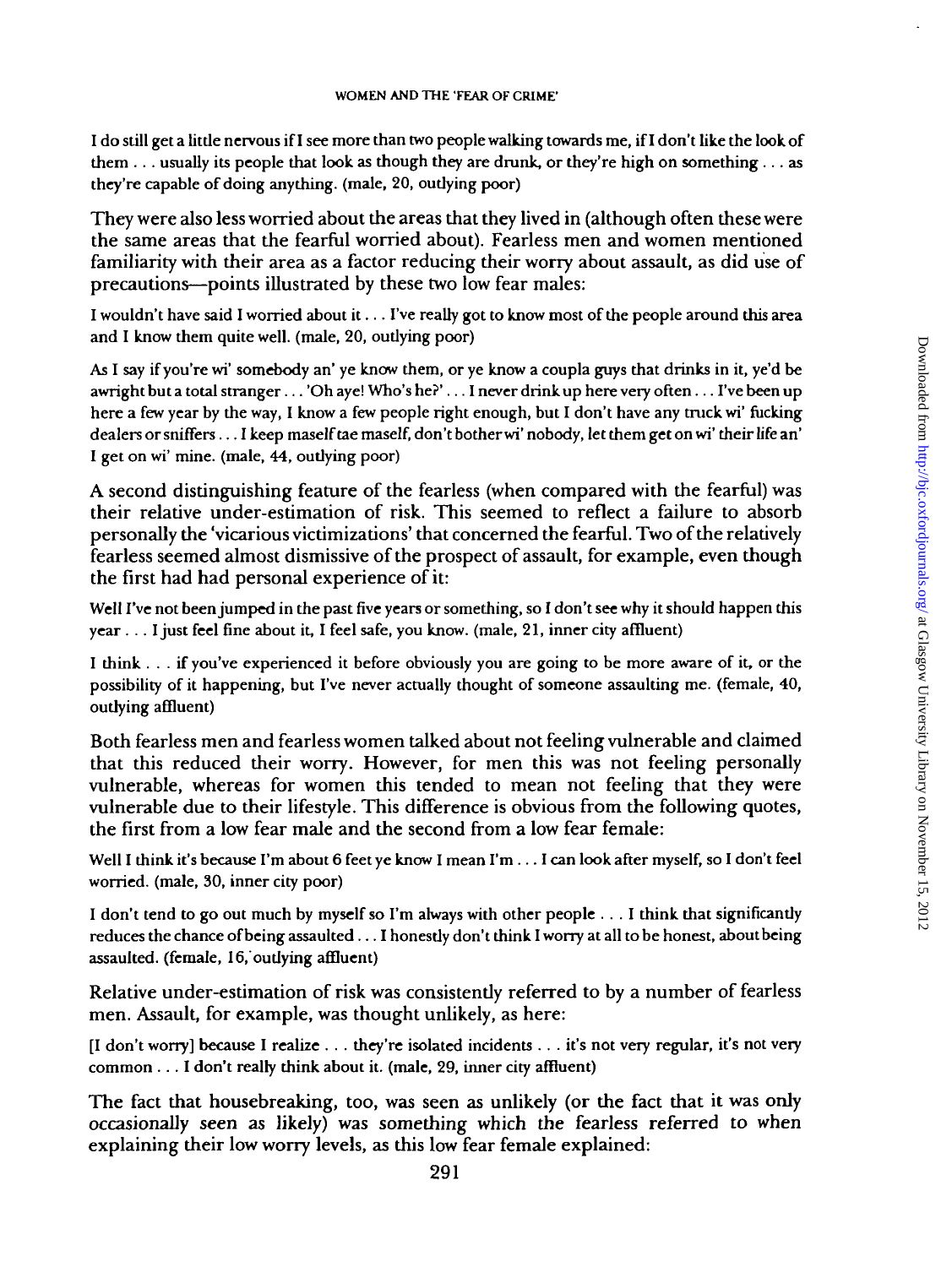I'd say I don't worry about things unless they happen .. . so I think crimes against die house or whatever, don't worry  $me \ldots I$  don't tend to worry about things that never happen and I'm hoping won't happen, (female, 40, outlying affluent)

Lack of experience of victimization, whether direct or indirect, and positive feelings about the area in which they lived—whether or not they felt safe there, were also used to explain their lack of worry. However, lack of vicarious victimization, and the idea that housebreaking was rare, was used more often by men than by women. This low fear man drew a distinction between the overall rate of housebreaking and the rate of housebreaking in his area when explaining why he did not worry:

[You] just hardly ever hear of people's houses getting broken into. So I neverworry about it. Maybe if I lived in some areas that are a bit less safe and all that.. . maybe if I heard about it a lot widi people around me getting broken into dien I'd worry about it. But I hear about it so rarely that it doesn't worry me. You might hear about it on TV but diat's something else, that's no' really a direct experience of it. If my friends and all that were getting broken into, I'd probably worry about it, but that doesn't happen so it's not a problem, (male, 21, inner city affluent)

Similarly, both low fear men and low fear women referred to their lack of experience of vandalism, both personally, and in their area, to explain their lack of worry. Both also referred to the fact they thought they were unlikely to be a victim of vandalism. As these low fear women explained:

[I don't worry about vandalism] as I said because there's never anybody hanging aboot. I'd see the point like fae the last place I came fae, when I stayed before here, there was always gangs hanging aboot there and vandalizing the place, but up here it's quite quiet, (female, 24, oudying poor)

I don't really worry about that [vandalism] much at all, basically I've never seen it happen. We've had parties and such up here and up the stairs and we've never actually seen any damage to the close [common stairway in flatted tenement block] or outside, (female, 24, inner city affluent)

And this point is also illustrated by this low fear male:

No, I don't worry about that [vandalism] at all... I hardly ever hear of things like that happening, so even less reason to worry, (male, 21, inner city affluent)

The fearless did mention vandalism during housebreaking, however the men used this as a factor which reduced their worry as it was unlikely, and 'you do not hear of much happening', while the women suggested this could increase their worry as they would be upset at the destruction. These comments, firstly from one of the low fear males, then from one of the low fear females, illustrate this distinction:

I've no' seen much vandalism aboot here anyway .. . I wouldnae like anybody tae break in and wreck the hoose... as I say, I don't think anybody would break in anyway... but I don't worry about any, no I don't, (male, 52, oudying poor)

[I'm more worried about somebody vandalizing the house] it's just die damage diat's done, and more unpleasant. I mean if they're going to come in, steal somediing that can be replaced and go out again .. . if it's a clean mess as such, die window being taken out that can be replaced as well... It's just the thought of someone coming in and damaging die house would upset me more . .. Just the unpleasantness of it. (female, 40, outlying affluent)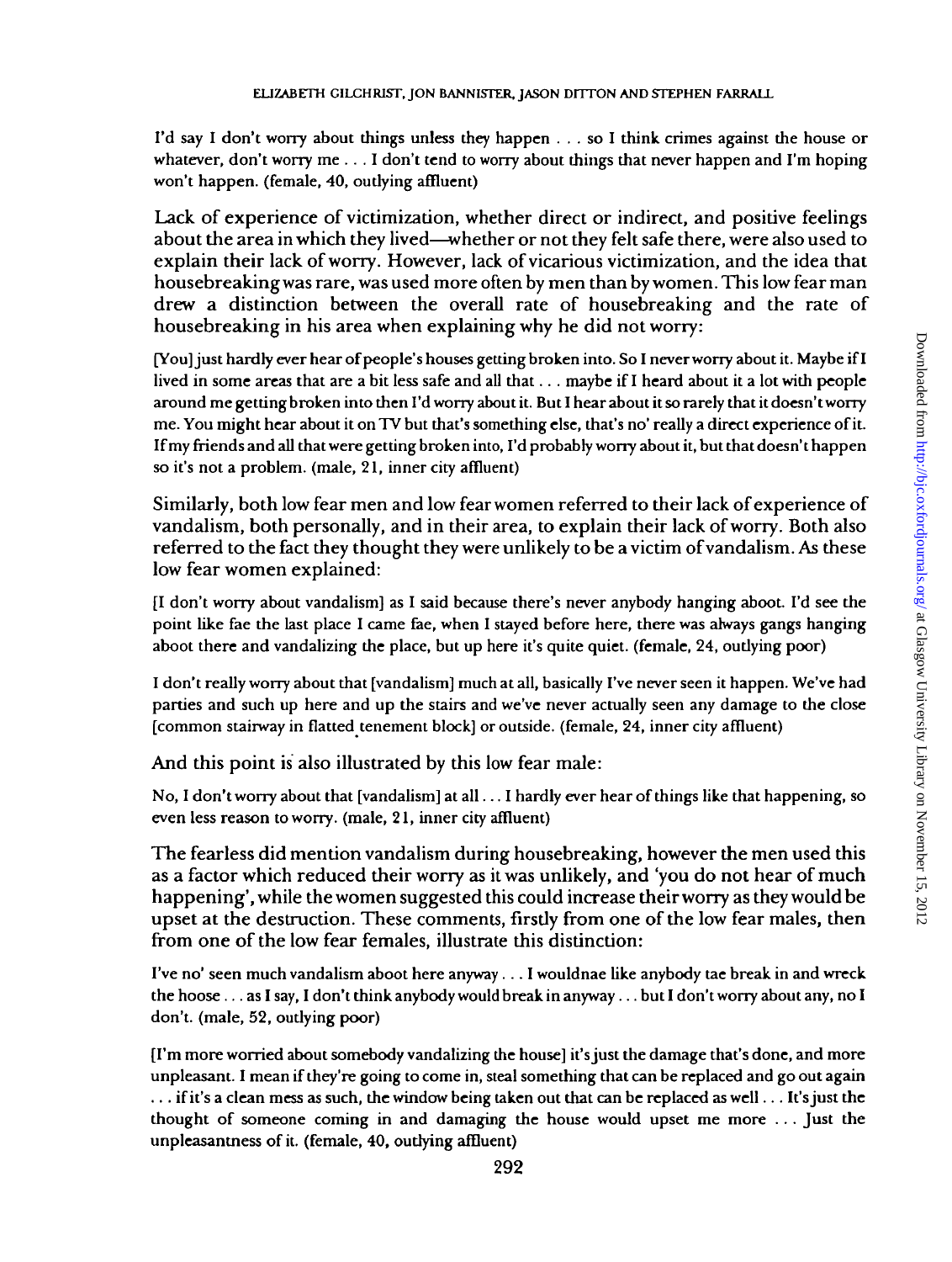A third feeling mentioned by low fear men (but not by low fear women) was that they could handle a situation of, for example, threatened assault and so did not worry. Indeed, a couple of the men who had been assaulted were annoyed that they had not handled it better rather than fearful because of it, as this low fear male explained:

I don't worry about it... I used to do martial arts and that... I think I could defend myself... if somebody did attack me, I think I know how to handle myself, (male, 21, inner city affluent)

Men and women who reported low fear of assault talked similarly about it, only fearing specific people, places and times and reporting that they had low fear due to taking precautions or not feeling vulnerable. However, for women, this lack of vulnerability arose from their lifestyles (not being out alone in places seen as dangerous) and for men, this lack of vulnerability was derived from a perception that assault was unlikely coupled to the feeling that they could cope with any threatened assault that might occur.

Only one of the fearless woman specifically mentioned the threat of rape and did so by saying that it was at the back of her mind but she kept reminding herself to remain calm and confident believing that by acting in this way she would avoid any such experience, as she said:

I suppose if I was to worry about anything the most it would be something like rape, that would be the most awful thing that I could think of that could happen to me... if I'm out I try and relax as much as I can and believe that if I'm comfortable in myself that nothing will happen to me. (female, 29, inner city affluent)

Fourth, in terms of housebreaking, many low fear men and low fear women suggested that the precautions they had taken (and the security measures installed) reduced their worry about it, as in this case:

You minimize [the risks] there are two things diat bother me, car and burglary. Now, I've taken steps in both instances to reduce that as much as I possibly can, that's the end of the story really, therefore it doesn't bother me. (male, 73, oudying affluent)

Access to social support whether formal or informal was used more by women than by men to explain lack of worry, although men did occasionally refer to it.

But then again, as I say, the neighbours are quite good, they always keep watch, if they hear anybody at the door they come out and check an' see what's going on  $\dots$  so I've not really been that worried. (female, 24, oudying poor)

This could also relate to low worry about vandalism—the good security they had and the lack of people hanging around, were both reasons for the fearless not to worry. This low fear female respondent suggested diat good security helped:

No [I don't worry about vandalism] these controlled entrances, diey're a great thing. If anybody wants in diey've got to, they canna get in widiout buzzing . . . I've never had anything to give me alarm or wbrry, no quite content, (female, 57, inner city poor)

The low fear men and women also were conscious of car crime, but talked about it less than the high fear respondents. A number of the low fear men did refer to taking precautions to avoid car crime as a reason not to worry about it, and the fact diat the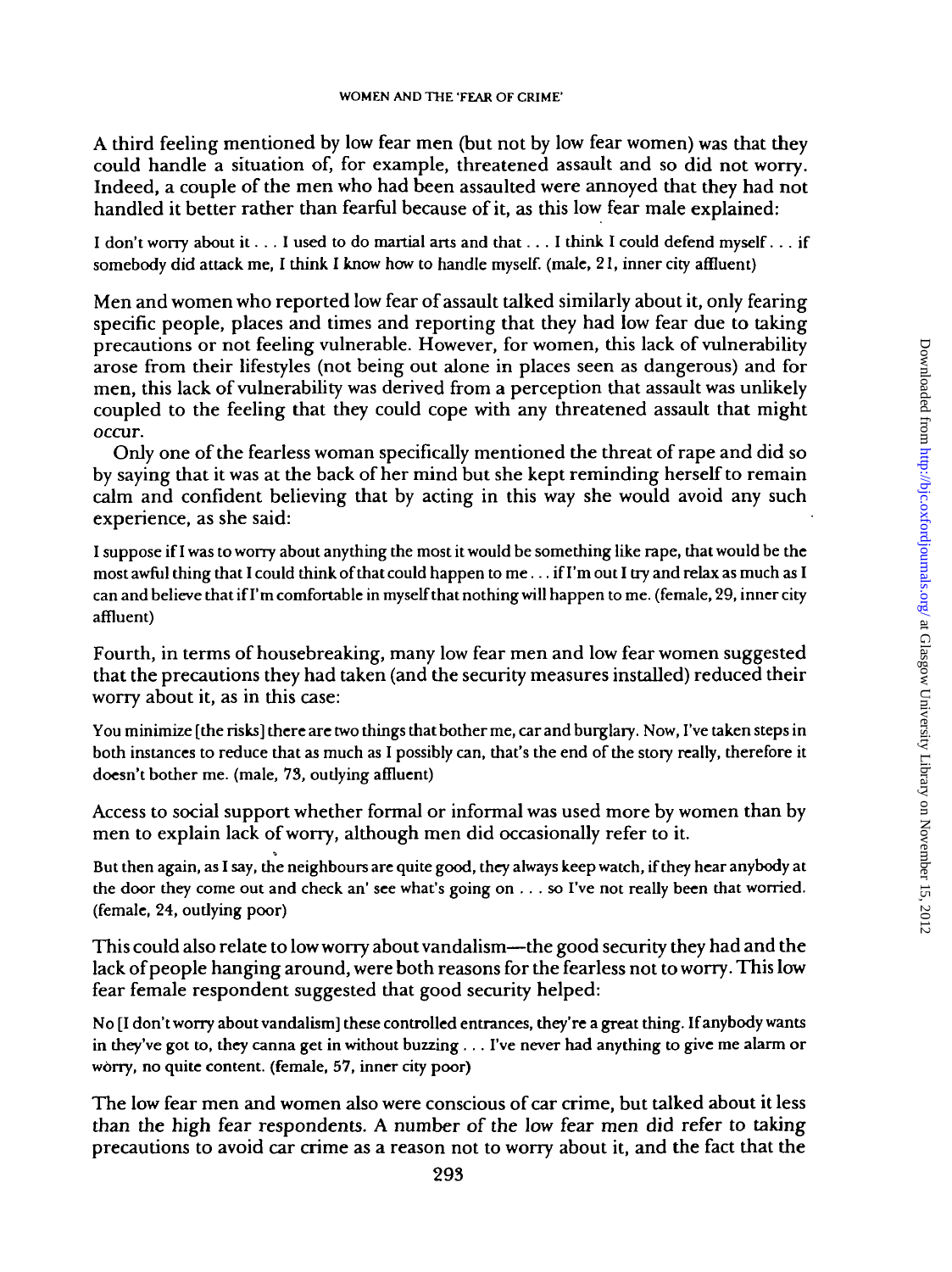efifects of car crime would only be a hassle or an irritation was referred to by a number of the men and by one woman who referred to car crime. As this female put it:

Break into my car? No, it's an irritation. No, I've had my window broken three times and it's an irritation because then I've got to go and get it fixed, (female, 30s, outlying affluent)

And the opinion of a number of the males is illustrated by this man, who commented:

I don't worry, I suppose you could, I don't worry about them, but I have taken precautions like put an alarm system into the house and what have you and my car is alarmed so although I don't worry about it, I'm conscious it could happen and I'm aware of it and I want to do something to prevent it, if possible, I'm not sitting anxious about it and thinking maybe somebody will do it ye know, (male, 49, inner city affluent)

The fifth explanation given to explain why they didn't worry about housebreaking, was the idea that their house was not a target. This explanation was used more by men than by women. The comments from this low fear male illustrate this point:

No [I don't worry about burglary] because for a start I've not really got much to steal... I'm known in the area . . . and they only target people that they don't know, an' that (male, 22, inner city poor)

There were a number of explanations given by low fear men which were not used by women: not worrying as the person knew the offenders and he or his friends would retaliate; not worrying for self but worrying because of the effect it would have on one's family; and not worrying at the idea of encountering a burglar as the burglar would be more scared than the 'victim'. Seeing the offender as weak rather than strong was a persisting, and sixth theme, as these two low fear males explain;

They're basically cowards, these people that break into people's houses... they don't want comeback  $\ldots$  if they break into somebody, say, like myself... I'm going to attack them  $\ldots$  and they don't want that, (male, 22, inner city poor)

No, I don't think I would [be frightened of coming across someone in my house] I would think they would be more frightened of me because they know they are in a situation, they are in the wrong, so they will be wanting to get away from me rather than me trying to get away from them, (male, 50, outlying affluent)

Alternatively, thinking about vandals, if respondents believed that the perpetrators were either non-threatening locals or children, then any vandalism was seen as less threatening. Further, if vandalism was perceived as random and impersonal, then it was also seen as less worrying. As this low fear female said:

Don't bother about that [vandalism] either. I mean it's like kids roon here if they see the hooses empty they maybe smash the windies .. . but its just like the kids 15'n aw that now, they stay in this street, there's nothing for them tae dae. (female, 20s, outlying poor)

It was interesting that men suggested vandalism was so unlikely as to be nothing to worry about, while the women thought die impact of such a thing would be so bad as to make it somediing to worry about. The meaning of vandalism and who was doing it, was also important, but, overall, vandalism was not an offence which provoked much fear for these relatively fearless respondents.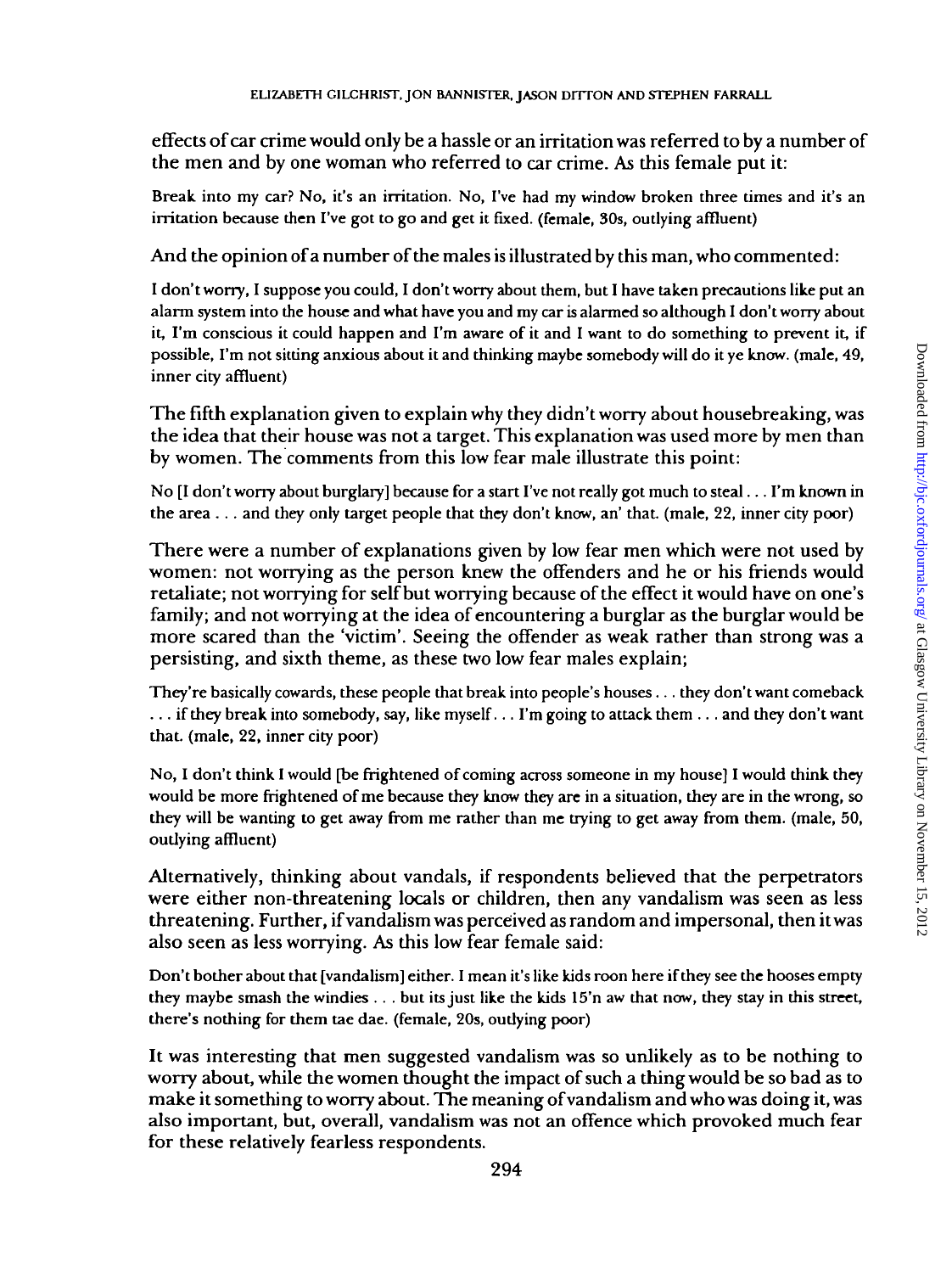#### *Implications*

It seems that men and women refer to similar factors when talking about worry and crime, but there are great differences between low fear and high fear men and great differences between high fear women and low fear women. There are perhaps more similarities than differences between both high fear men and high fear women, and between low fear men and low fear women.

The fearful appear to have gathered more knowledge of victimization (whether direct or indirect); they appear to think that they have a higher risk of being victimized and see themselves as more vulnerable than the fearless. The fearful seemed to think their security measures were poor and they appeared to link more minor offences with more serious ones and so worried about the minor offences. For example, the high fear men talked about worrying about vandalism if it were meaningful (i.e. if there was a threat of attack) and the high fear women talked about worrying about vandalism if it occurred during a housebreaking, and of worrying about housebreaking due to the possibility of encountering a housebreaker, and then because there would be a risk of attack.

Although women seem to talk similarly to men who have similar fear levels, they refer to a wider range of situations, people and factors which inform their fears, apart from talking about car crime, where the men are more expansive. Also, both groups of men appeared to refer to more factors which reduced their worry. For example, both groups of men referred to famili arity with their area as a factor which reduced their worry about assault, but only the low fear women talked about this feature.

In general, the explanations given for worry about crime followed an expected pattern. That is, people who report high worry explain this by referring to their experiences of victimization and to the fact diat they consider victimization likely. However, some of the explanations are somewhat counter-intuitive. For example, some of those who reported low worry thought that it was highly likely that they would be victimized, but did not worry as there was no point in worrying about a fact of life—about something they could not avoid. Other explanations, such as vicarious victimization, either informed or reduced worry depending on how other factors were employed. For example, people who thought victimization was likely, who considered themselves vulnerable eidier through personal characteristics or membership of a vulnerable group, explained that media stories about victimization informed their worry.

However, people who thought victimization unlikely and considered themselves not to be at risk as they were neither an attractive target, nor a member of a vulnerable group, mentioned media stories, but did not refer to them as a factor which increased worry.

### *Conclusions*

What does this mean in terms of the large body of research into and recent literature on fear of crime? This exploration of men and women talking about their feelings about crime provides support for Newburn and Stanko's (1994: 160) suggestion that although it has been assumed that men are reticent to disclose their fears about crime, this is not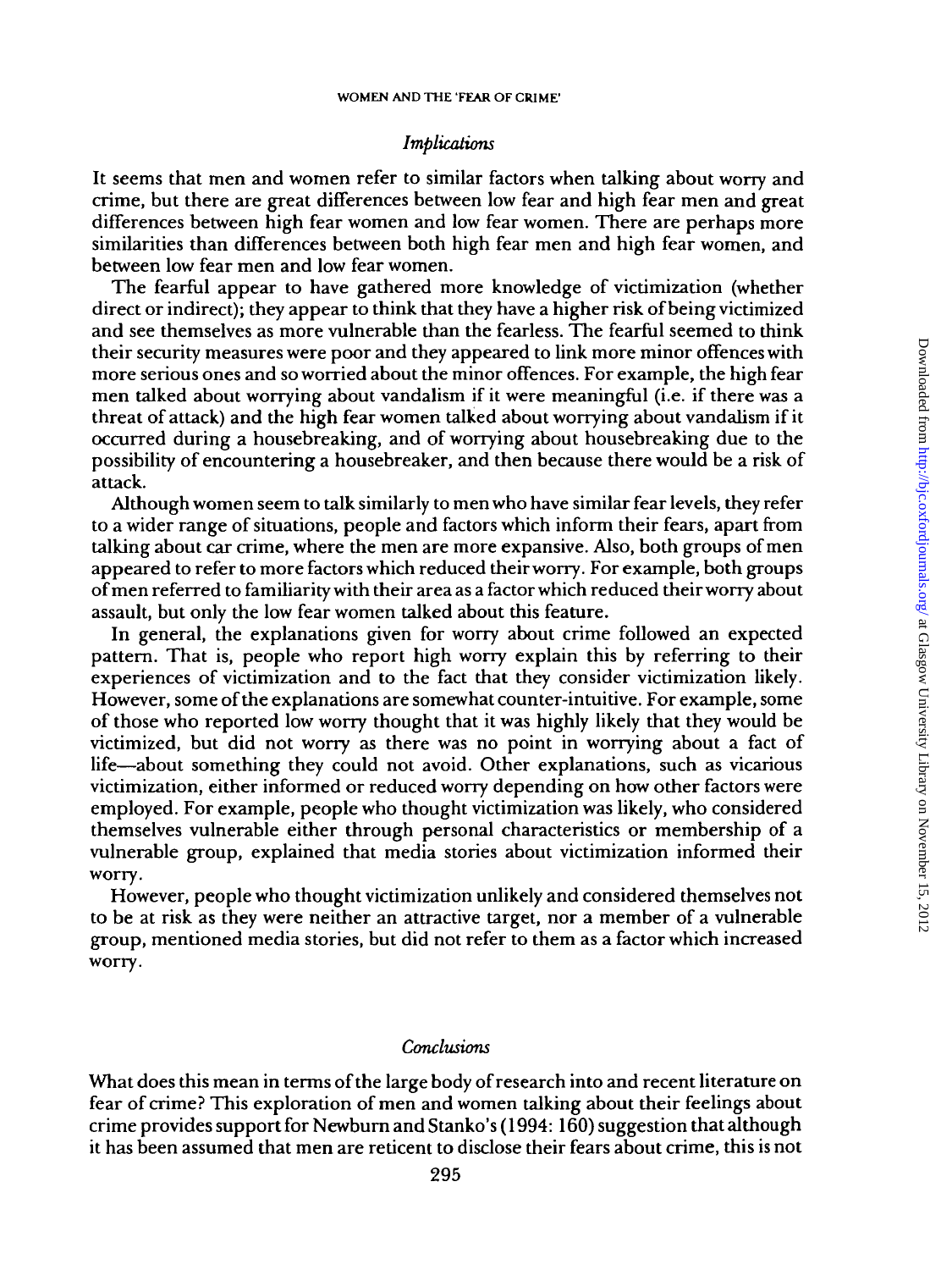the case and perhaps merely reflects the previous methodologies employed. Similarly, this paper supports and expands upon the work of King (1992: 10), and Stanko and Hobdell (1993), who reported striking similarities between men's and women's experiences of, and reactions to victimization. Our data suggest there are striking similarities between men and women's fears about crime; in the steps they take to avoid crime and in the overall impact of crime in their everyday lives.

This research also provides some support for Maxfield's (1987) suggestion that men's worries about crime are 'altruistic', but, in addition, our data suggest that some women's fears are also 'altruistic'. The difference between the genders seemed to arise from the focus of those worries. That is, men reported worrying about women and women reported worrying about children. The data also supported a hypothesis proposed by Warr (1985: 245-7) that there may be differences in offences which would be perceived as occurring contemporaneously, and this could explain otherwise inexplicable differences in fear levels.

It further appears that women and men report different beliefs about certain crimes. For example, some women thought they would be likely to encounter a burglar, and so face the threat of assault, during a burglary and so reported worrying about it. However, some men thought that certain acts of vandalism might be connected to a threat of assault, and so worried more.

In general, our data provide *prima facie* evidence that men and women cannot be treated as independent, homogenous groups. There appear to be as many variations within gender groups as similarities between them. Equally, there are as many similarities across gender groups as differences between them.

What does this mean for future research into fear of crime? One way ahead is to develop more sensitive and probing tools for measuring worries about crime so that we can be more alert to the ways in which people understand their own victimization, the factors which people use to explain their awareness of crime, and the cues to which people refer when estimating their risk of victimization and vulnerability to crime.

What *is* clear is that we can no longer ignore men's vulnerabilities, nor can we consider worry about crime as relating solely to women. It is an issue for a broad range of *people,* and needs, in the future, to be addressed from this perspective. But there is more to it even than this. The challenge is not to develop more precise quantitative instrumentation, but more sensitive qualitative understanding. We now know *thai* some women are not fearful, and *that* some men are fearful: yet we are some way from knowing *why* this should be, and we are a long way from knowing whether or not fear (or, fearlessness) encompasses shared meanings.

## **REFERENCES**

ANDERSON, S. and LEITCH, S. (1994), The Scottish Crime Survey 1993: First Results', *Crime and Criminal Justice Findings No. 1,* April. Edinburgh: Scottish Office Central Research Unit.

- (1996) *Main Findings from the 1993 Scottish Crime Survey.* Edinburgh: Scottish Office Central Research Unit.
- BENNETT, T. (1990), Tackling Fear of Crime', *Home Office Research Bulletin,* No. 28, 14-19. London: HMSO.
- BROOKS GARDNER, C. (1990), 'Safe Conduct: Women, Crime, and Self in Public Places', *Social Problems,* 37/3: 311-28.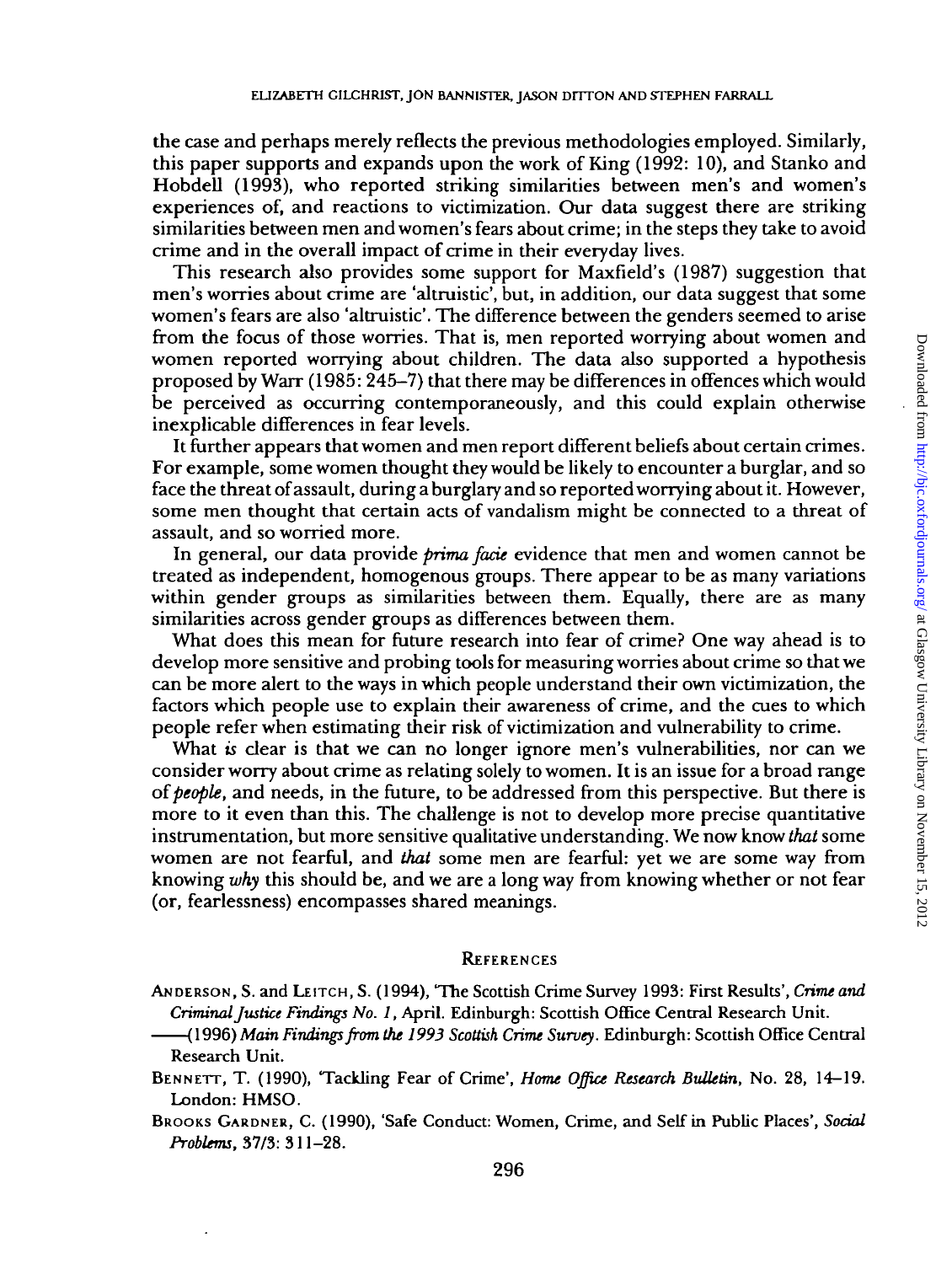#### **WOMEN AND THE 'FEAR OF CRIME'**

BURT, M. and ESTEP, R. (1981), 'Apprehension and Fear: Learning a Sense of Sexual Vulnerability', Sex Roles, 7/5: 511-22.

CHAMBERS, G. and TOMBS, J. (1984), *The British Crime Survey: Scotland.* London: HMSO.

- DITTON, J. and DUFFY, J. (1982), 'Bias in the Newspaper Reporting of Crime News', *British Journal of Criminology,* 23/2: 159-65.
- FARRALL, S., BANNISTER, J., DITTON, J. and GILCHRIST, E. (1997), 'Questioning the Measurement of the "Fear of Crime": Findings from a Major Methodological Study', *British Journal of Criminology,* 37/4: 657-78 .
- HALE, C. (1993), 'Fear of Crime: A Review Of The Literature', *Report to the Metropolitan Police Service Working Party on the Fear of Crime.* Canterbury: Canterbury Business School, University of Kent.
- HOUGH, M. (1995), *Anxiety About Crime: Findings From the 1994 British Crime Survey,* Home Office Research Study No. 147. London: Home Office.
- HOUGH, M. and MAYHEW, P. (1983), *The British Crime Survey: First Report.* London: HMSO.
- (1985), *Taking Account of Crime: Key Findings from the Second British Crime Survey.* London: HMSO.
- JUNGER, M. (1987), 'Women's Experiences of Sexual Harassment', *British Journal of Criminology,* 27/4: 358-83.
- KING, M. B. (1992), 'Male Sexual Assault in the Community', in G. C. Mezey and M. B. King, eds., *Male Victims of Sexual Assault.* Oxford: OUP.
- KINSEY, R. and ANDERSON, S. (1992), *Crime and The Quality Of Life: Public Perceptions and Experiences of Crime in Scotland,* Central Research Unit Paper. Edinburgh: Scottish Office.
- MAXFIELD, M. (1987), *Explaining the Fear of Crime: Evidence From The 1984 British Crime Survey,* Home Office Research Paper No. 41. London: Home Office.
- MAYHEW, P., ELLIOT, D. and DOWDS, L. (1989), *The 1988British Crime Survey.* London: HMSO.
- MIRRLEES-BLACK, C. andAYE MAUNG, N. (1994), 'Fear of Crime: Findings From the 1992 British Crime Survey', *Home Office Research and Statistics Department Research Findings,* No. 9. London: Home Office.
- MIRRLEES-BLACK, C, MAYHEW, P. and PERCY, A. (1996), *The 1996 British Crime Survey: England and Wales,* Home Office Statistical Bulletin, Issue 19/96, Research and Statistics Directorate. London: Home Office.
- **MORI** (1994), 'Public Attitudes to Crime', *Research Study Conducted for Reader's Digest Magazine,* January. London: MORI.
- NEWBURN, T. and STANKO, E. A. (1994), 'When Men Are Victims', in T. Newburn and E. A. Stanko, *Just Boys Doing Business? Men, Masculinities and Crime.* London: Routledge.
- PAIN, R. (1991), 'Space, Sexual Violence and Social Control: integrating geographical and feminist analyses of women's fear of crime', *Progress in Human Geography,* 15/4: 415-31.

(1993), "Women's Fear of Sexual Violence: Explaining the Spatial Paradox', in H.Jones, ed., *Crime and the Urban Environment.* Aldershot: Avebury.

- PAYNE, D. (1992), *Crime In Scotland: Findings From The 1988 British Crime Survey,* Central Research Unit Paper. Edinburgh: Scottish Office.
- RIGER, S., GORDON, M. and BAILLEY, R. (1978), "Women's Fear of Crime: From Blaming to Restricting the Victim', *Victimology,* 3: 274-84.
- SACCO, V. (1990), 'Gender, Fear and Victimization: a Preliminary Application of Power-Control Theory', *Sociological Spectrum,* 10: 485-506.
- SKOGAN, W. (1990), The Police and Public in England and Wales: A British Crime Survey Report, Home Office Research Study No. 117. London: HMSO.